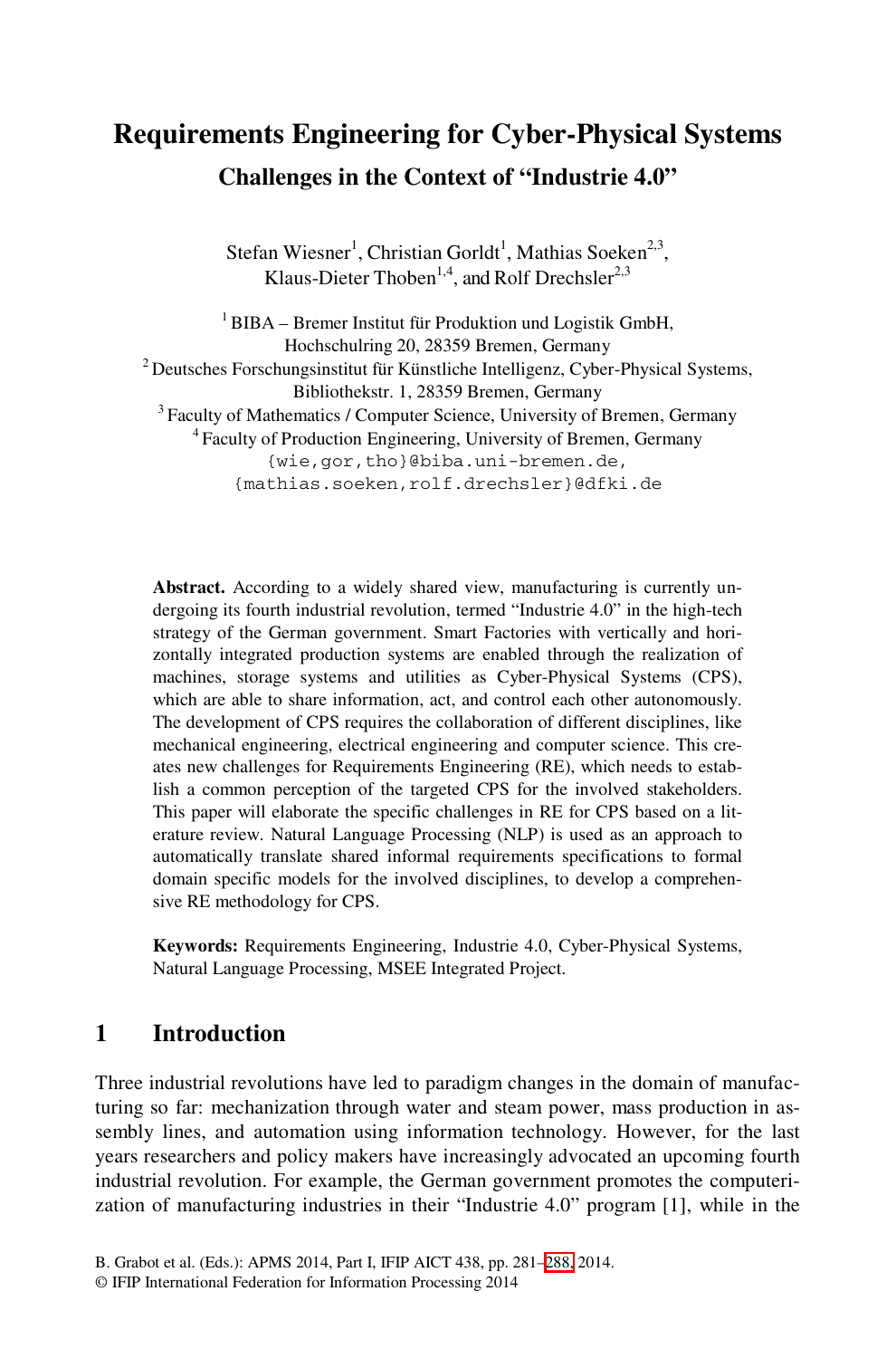United States the Smart Manufacturing Leadership Coalition (SMLC) facilitates the broad adoption of manufacturing intelligence [2]. In order to follow these trends, elements like machines, storage systems and utilities need to be able to share information, as well as act and control each other autonomously. Such systems are called Cyber-Physical Systems (CPS) [3]. CPS emerge through the complex networking and integration of embedded systems, application systems, and infrastructure, enabled by human machine interaction. In contrast to conventional systems used for production or logistics, they can be seen as *systems of systems*, which require the collaboration of different disciplines such as mechanical engineering, electrical engineering, and computer science for their realization [4].

For the development of today's conventional production systems, methods and tools from the field of systems engineering are applied, which deal with the development of complex solutions, consisting of a large number of components whose interactions shall produce a desired result [5]. Systems have to be both appropriate and cost effective [6], which makes understanding the requirements of the customer and other affected stakeholders a prerequisite for successful systems engineering [7]. They are needed for planning the development process, assessing the impact of changes and testing the acceptance of the outcomes [8]. Inadequate Requirements Engineering (RE) is one of the main sources for the failure of development projects and culminates in exceeding budgets, missing functionalities or even the abortion of the project [9]. Consequently, in concordance with the principles of concurrent engineering, RE continues along the development process of a system and secures a consistent and traceable elicitation and management of requirements. There is an ongoing interaction be- tween RE and the development phases in systems engineering [8].

Therefore, adequate RE is also the key to success or failure of every CPS development project. However, CPS differ from conventional production systems in various aspects, leading to new challenges for the RE process. CPS are open systems, which have to be aligned with dynamic user needs in a global context. Furthermore, requirements towards CPS underlie evolutionary changes. The scope and emphasis of the relevant requirements change with respect to the final application and environment of the CPS [4]. Finally, CPS are based on integrating hardware, software, and service components, covering the whole life cycle, from ideation to decommission. The required competencies for CPS development and their support in all life cycle phases have to be included through collaboration with partners from the different disciplines [10].

The objective of this paper is to elaborate the specific challenges of RE for CPS in detail and give first recommendations for their solution. Therefore, in Section 2 the state-of-the-art in CPS and systems requirements engineering is described. Based on this theoretical background, the detailed challenges are extracted from a literature review in Section 3. Natural Language Processing (NLP) is used as an approach to overcome the language barriers between the involved disciplines in Section 4. The conclusion in Section 5 gives an outlook, how a comprehensive RE methodology for CPS could be developed.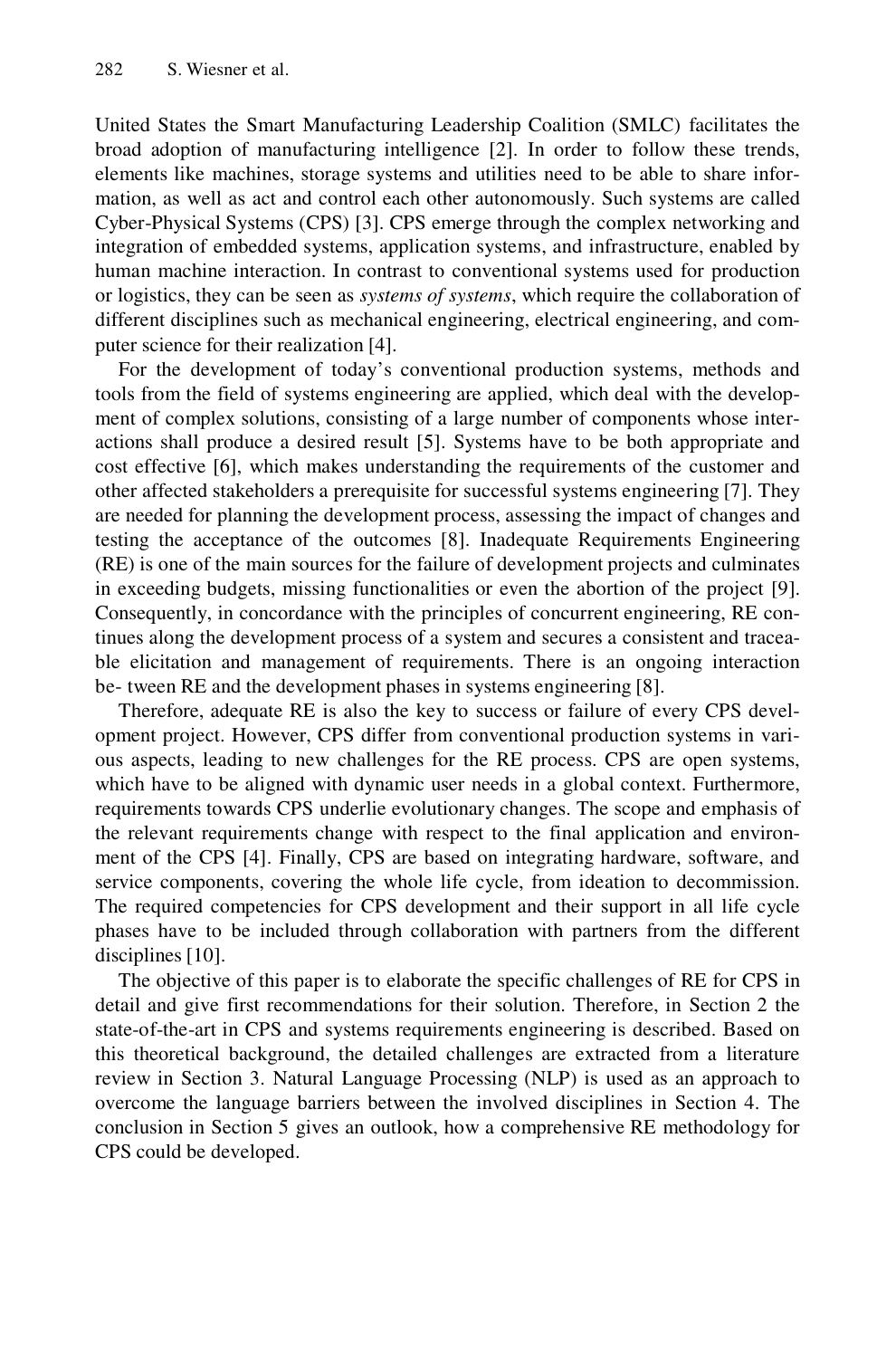# **2 Theoretical Background**

In this chapter, the main characteristics of Cyber-Physical Systems are explained, followed by the state-of-the-art in Requirements Engineering for systems, in order to be able to identify the challenges of RE for CPS.

### **2.1 Cyber-Physical Systems**

Cyber-Physical Systems (CPS) can be seen as systems of integrated computational elements interacting with physical entities. In contrast to embedded systems where the focus is more on the computational elements, CPS emphasize the link between the computational and physical elements. In this sense, CPS represent a network of inter- acting elements with physical input and output instead of as standalone devices. CPS are therefore complex systems and can be characterized by five distinct characteristics [4].

- 1. **Merge of physical and virtual world:** CPS involve a multitude of parallel and interlinked sensors, computers, and machines, which collect and interpret data to decide on this basis and control real world physical processes. Thus, systems engineering needs to integrate industrial process and control systems with information technology [11].
- 2. **System of systems with dynamic system borders:** Depending on application and task, different CPS are arranged into a system of systems for a limited time. Consequently, CPS have to be able to actively configure services and networks with other systems or parts of systems, which may be unknown in the beginning, and provide new and composite components and services in a controlled way [12].
- 3. **Context-aware, partially or fully self-governed, with active control in realtime:** Relating to their specific task, CPS use the relevant services to capture their application environment and situation to coordinate a useful and valuable system behavior for all involved stakeholders. This requires continuous monitoring and assessment of environmental and application data [13].
- 4. **Collaborative systems with distributed and alternating control:** The CPS has to be able to perceive and assess the situation, the activities to be executed and the local and global goals of the actors. Decisions are based on this information and lead to a cooperative learning process [14].
- 5. **Comprehensive human-system interaction:** CPS have to incorporate human behavior also on a physical level, which requires the use of sensor and actuator technology, e.g. in the form of artificial limps. This leads to an extension of the human capacity to act and human cognition, supported by multimodal control interfaces, recognition, and interpretation of human behavior and interactive decision making between the system and single persons or groups [15].

## **2.2 Systems Requirements Engineering**

Requirements define the needs of organizations, groups, or people along with their surroundings and describe what a solution must offer in order to satisfy those needs.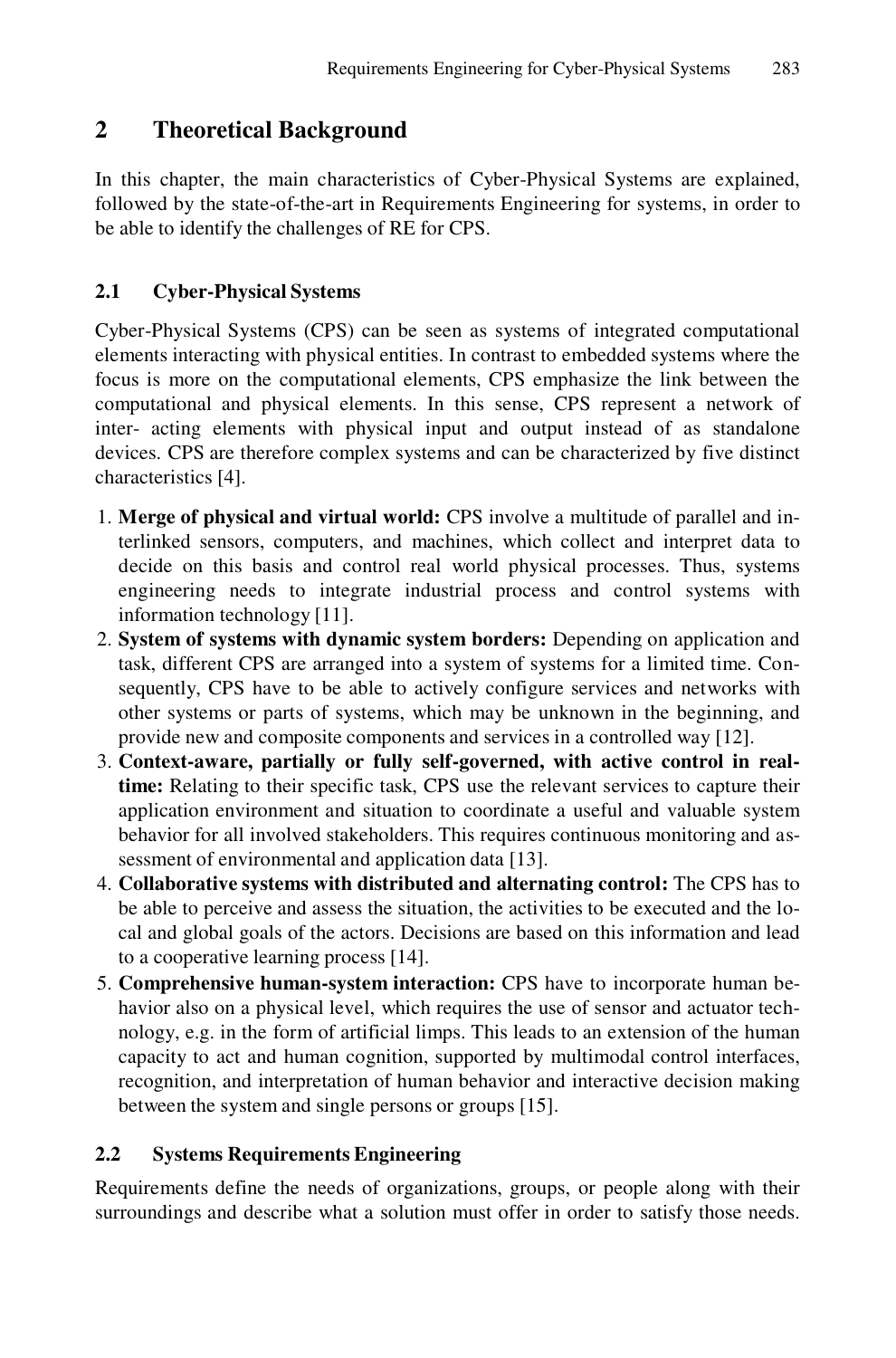Their formulation, documentation, and maintenance are the main objectives of Requirements Engineering. It describes *"a process, in which the needs of one or many stakeholders and their environment are determined to find the solution for a specific problem"* [16]. Systems engineering involves RE as an independent activity not restricted to a specific development phase or project. There is an ongoing interaction between RE and the development phases in systems engineering, as can be shown with the V-Model [17] in Fig. 1:



**Fig. 1.** Requirements engineering in the V-Model, according to [8]

Fig. 1 shows the activities performed during the individual phases of system devel- opment in separate layers. Requirements are important for all layers in systems engi- neering. It is necessary to validate requirements from lower layers against require- ments from upper layers and the stakeholder needs in order to check that the require- ments represent the original goals for the system development. Furthermore, the de- sign and implementation of the system has to be verified to check that it fulfills the requirements. In order to support the different tasks, the specification of requirements has to follow several contradictory objectives. To minimize the time to write require- ments and make them understandable for all of the involved stakeholders, often an informal approach is used without any constraints on how requirements are specified e.g. in natural language. However, to minimize the time needed to validate require- ments and verify the system design, a formal specification is required. Abstract se- mantics and syntax enable automatic checks like formal verification. Often a trade-off between formal and informal specification is implemented, e.g. by using controlled languages [18] or boilerplate techniques [19].

# **3 Challenges of Requirements Engineering for Cyber-Physical Systems**

In their research agenda for CPS, Geisberger and Broy [4] identify engineering challenges for Cyber-Physical Systems. They emphasize the central role of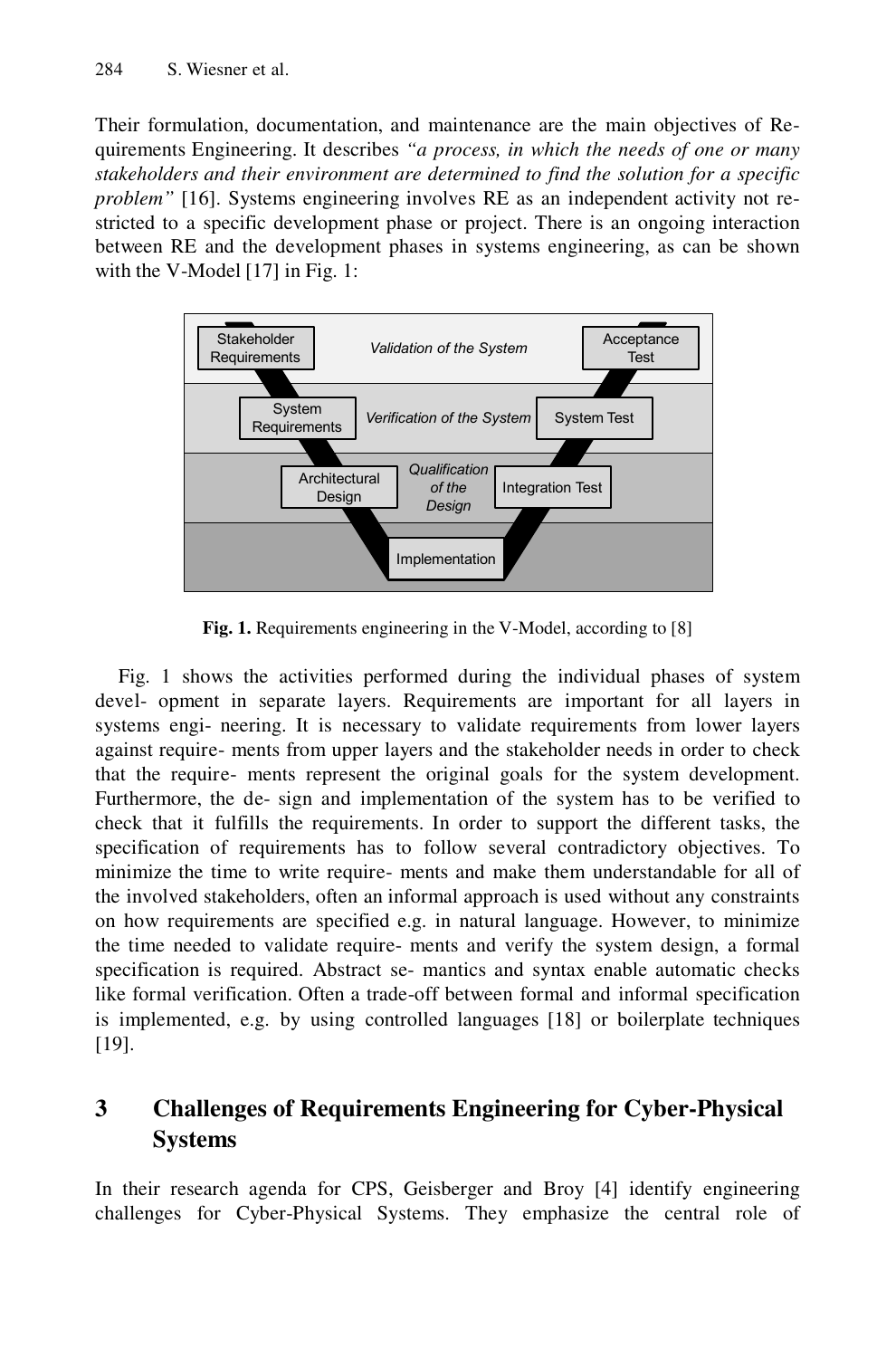Requirements Engineering for CPS development, integration, maintenance and evolution. Involving users and other stakeholders from different domains actively into CPS development from the beginning and adaption of CPS to needs, habits and competences of the users, would require a more informal approach for requirements specification. However, the specification of formal requirements models is requested for detailing of requirements and mapping them to system elements, integration of mechanical engineering models with digital models from software and systems engineering for the collabora- tive description of requirements, as well as their implementation, validation, evolution and communication between stakeholders from different disciplines.

Penzenstadler and Eckhardt [20] agree that ensuring communication and consistency of requirements for CPS is a challenge due to the variety of stakeholders involved. Furthermore, viewing CPS as a system of systems, the independence of the constituent systems and their evolutionary nature leads to exceptionally distributed RE activities for a multitude of stakeholders with isolated RE approaches. The authors propose a RE content model for requirements elicitation and documentation at different levels as a solution. However this requires the adoption of a formal model by all stakeholders involved. Ncube [21] focuses on the systems of systems aspect. RE needs concepts and techniques to specify key interoperation influencing requirements. Furthermore, the complexity of systems of systems leaves requirements fragmented among many disciplines and sometimes conflicting, unstable, unknowable or not fully defined. Finally, the properties of systems of systems emerge from the cumulative interactions of the single systems. Therefore, RE methods and tools have to be able to verify emergent effects against requirements with predictable results.

The analyzed literature shows that Requirements Engineering for CPS creates specific challenges, especially for requirements specification and verification. On the one hand, a way has to be found to involve the system user into the development process and dynamically exchange requirements between a multitude of stakeholders from different disciplines. This demands for a more informal, generic requirements specification. On the other hand, for the identification of the system elements and emergent effects for the verification of requirements, more formal and domain specific modeling of requirements is needed. A solution could be the application of both, formal and informal requirements specification, connected by a (semi-)automatic translation. Natural Language Processing (NLP) could be used in such an approach.

#### **4 Natural Language Processing**

The CESAR project provides an overview of different Requirements Specification Languages (RSL) for systems engineering, according to their degree of formality [22]. In textual form, formality is increased from Guided Natural Language, over boilerplate RSL up to pattern based RSL. Guided Natural Language specifications are achieved by checking free text descriptions with a domain specific dictionary, highlighting ambiguous terms. Boilerplates are pre-formulated requirements, which are parameterized to describe stakeholders, capabilities or attributes, while patterns use a stronger formalism with fixed semantics. In graphical form, SysML is a visual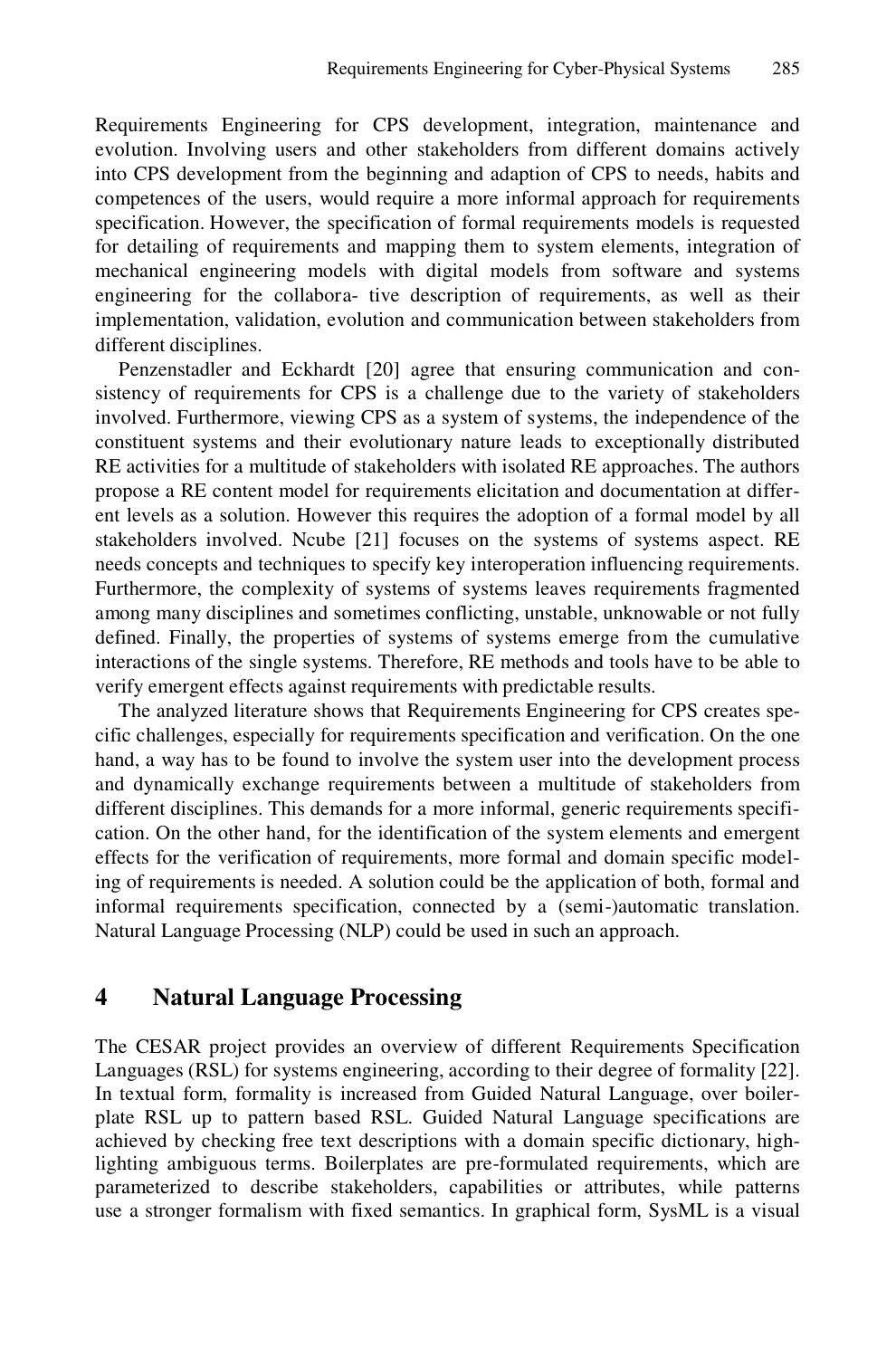modeling language for system design based on UML, which can cover multiple degrees of formality with its various underlying diagrams.

In the development of large and complex CPS one is highly interested in a high degree of automation. This becomes accessible, although not easy, when formal descriptions are used that are readable by machines. Conversely, formal descriptions are often not accessible for end users and differ heavily between the disciplines involved in CPS development. The most basic format, understood by the end user and all stakeholders is natural language. Therefore, at higher levels of abstractions, e.g. for stakeholder and system requirements, most of the descriptions are given in natural language text. However, they are therefore barely accessible for automation.

Natural language processing techniques can be utilized to overcome this problem and support requirements exchange between the system user and the stakeholders in CPS development. Several algorithms and tools for syntax [23] and semantics analysis [24] have been proposed for this purpose. Due to ambiguities that are contained in natural language one needs to take into account a trade-off between the degree of automation and the restrictions that are assumed on the text. In order to achieve 100% automation, all ambiguities need to be avoided which can e.g. be achieved by controlled languages [18] or boilerplate techniques [19]. This comes to the cost of basically learning a new language, which may not be practical implementable when texts are written by many stakeholders from different disciplines, which prohibits the application of domain specific ontologies or boilerplates.

Alternative approaches employ a dialog system between the designer and the machine in order resolve possible ambiguities [25]. The machine tries to process as much information as possible automatically and whenever no reliable conclusion can be implied the designer is asked for assistance. This approach has e.g. been used to extract formal models in UML or SysML to represent structure from natural language use case scenarios [26]. Also for translating natural language requirements to formal expressions, NLP techniques have been used [27]. Finally, NLP techniques can assist specification engineers when writing texts. Simple techniques such as spell checking and grammar checking are already common practice in state-of-the-art word processing applications. Techniques that go beyond these are the automatic detection of requirement sentences, measuring the clarity of a sentence, or measure the validity of the sentence with respect to specification guidelines.

The application of NLP to Requirements Engineering for CPS could help to solve some of the challenges identified in the previous section. User involvement would be supported, as requirements and validation feedback could be informally specified in natural language and callback in the case of ambiguities. Furthermore, information exchanged between stakeholders of different disciplines, e.g. in requirements workshops, could be semi-automatically transformed into the correct formal models for each discipline involved.

#### **5 Conclusion**

The development of CPS creates new specific challenges for Requirements Engineering, in contrast to conventional production systems. Relevant characteristics of CPS that have to be observed are the integration of physical and virtual elements,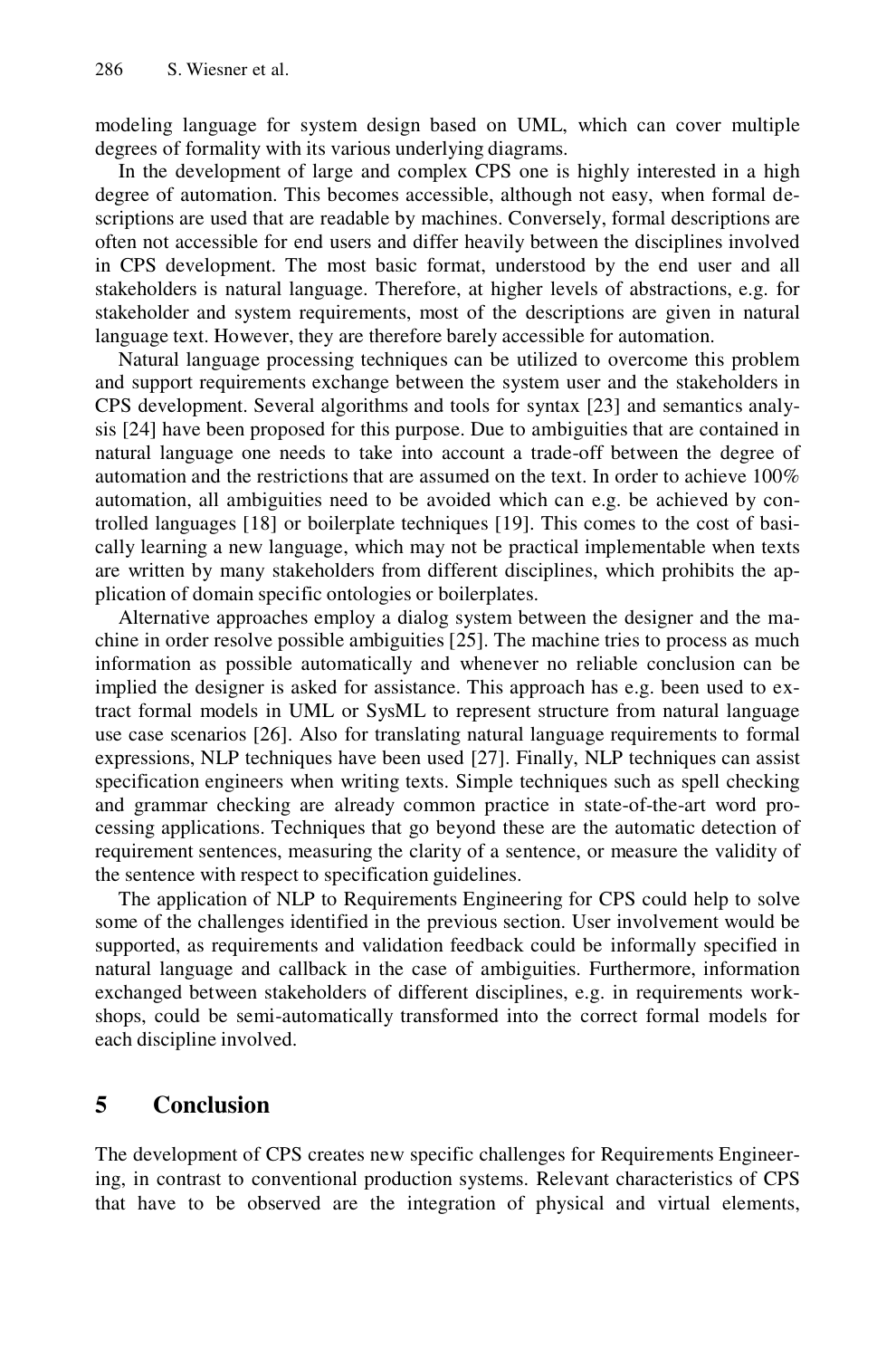the constitution of CPS as systems of systems, context awareness, distributed control and human-system interaction. This results, on the one hand in intensified user collaboration and on the other hand in the involvement of many different disciplines during system development. In spite of distributed RE activities, communication and con- sistency of requirements have to be secured. Interoperability of the CPS elements has to be guaranteed by specific requirements. Dynamically changing and emergent behavior must be included in the CPS specification. Natural language could be used as an informal requirements specification for exchange between the system user and stakeholders from various disciplines, but is often unclear and ambiguous. Further- more, it can barely be handled automatically. As an approach to keep natural language as the form to exchange requirements, while still having unambiguous and automatically processible formal specifications, Natural Language Processing is proposed. The application of NLP could establish a dialog system, which supports resolving ambiguities and semi-automatically transform requirements in natural language into formal domain specific models. Further research in this area will be conducted to concretize NLP application in RE for CPS and propose first practical methods and tools.

**Acknowledgements.** This work has been partly funded by the European Commission through the FoF-ICT Project MSEE: Manufacturing SErvice Ecosystem (No. 284860) and the German Federal Ministry of Education and Research (BMBF) through the project SPECifIC (01IW13001).

## **References**

- 1. Kagermann, H., Wahlster, W., Helbi, J.: Deutschlands Zukunft als Produktionsstandortsichern—Umsetzungsempfehlungenfür das ZukunftsprojektIndustrie 4.0. Abschlussberichtdes Arbeitskreises Industrie 4.0 (2013)
- 2. Smart Manufacturing Leadership Coalition, Implementing 21st Century Smart Manufacturing. In: WorkshopReport, SMLC and USDOE (June 2011)
- 3. Baheti, R., Gill, H.: Cyber-physicalsystems. In: The Impactof Control Technology, pp. 161–166 (2011)
- 4. Geisberger, E., Broy, M. (eds.): Agenda CPS: Integrierte Forschungsagenda Cyber-Physical Systems, vol. 1. Springer DE (2012)
- 5. Sage, A.P., Rouse, W.B.: Handbook of systems engineering and management, 2nd edn. John Wiley & Sons, Hoboken (2009)
- 6. Kossiakoff, A., Sweet, W.N., Seymour, S., Biemer, S.M.: Systems engineering principles and practice, 2nd edn. John Wiley & Sons, Hoboken (2011)
- 7. Elgh, F.: Modelling and management of manufacturing requirements in design automation systems. In: Loureiro, G. (ed.) Complex Systems Concurrent Engineering, pp. 321–328. Springer, London (2007)
- 8. Hull, E., Jackson, K., Dick, J.: Requirements Engineering, 3rd edn. Springer, London (2011)
- 9. Hauksdóttir, D., Mortensen, N.H., Nielsen, P.E.: Identification of are usable requirements structure for embedded productsina dynamic market environment. Computers in Industry 64(4), 351–362 (2013)